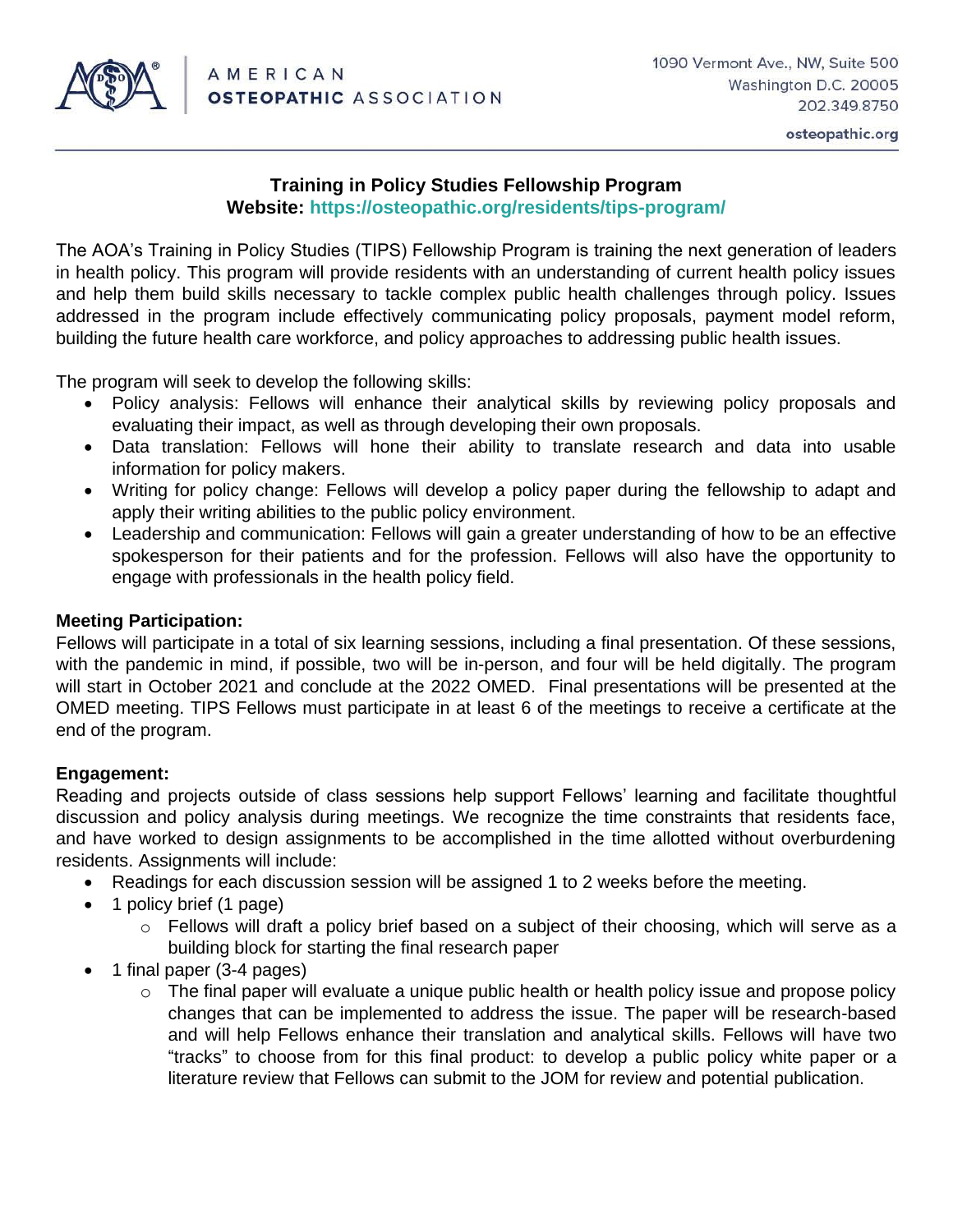## **Agenda:<sup>1</sup>**

| <b>Meeting</b><br><b>Dates</b>                             | Subject(s)                                                                                                                                                                                             | <b>Description and Assigned Reading Due Dates</b>                                                                                                                                                                                                                                                                                                                                                                                                                                                                                                                                                                                                                                                                                                                                                                                                                                                                        |  |  |  |
|------------------------------------------------------------|--------------------------------------------------------------------------------------------------------------------------------------------------------------------------------------------------------|--------------------------------------------------------------------------------------------------------------------------------------------------------------------------------------------------------------------------------------------------------------------------------------------------------------------------------------------------------------------------------------------------------------------------------------------------------------------------------------------------------------------------------------------------------------------------------------------------------------------------------------------------------------------------------------------------------------------------------------------------------------------------------------------------------------------------------------------------------------------------------------------------------------------------|--|--|--|
| <b>Digital</b><br><b>Meeting:</b><br>Week of<br>October 18 | Program<br><b>Overview</b><br>Part 1:<br>Introduction to<br>the TIPS<br>Program<br>Part 2:<br>Introduction to<br>the federal<br>legislative<br>process                                                 | AOA leadership will welcome the new cohort of Fellows and<br>lead a discussion on the importance of physician involvement in<br>policymaking.<br><b>Guest Speakers:</b><br>Joseph Giaimo, DO, AOA President<br><b>Rita Forden, AOF CEO</b><br>Barbara Ross-Lee, DO, FACOFP, AOF President-elect<br>We will discuss the objectives of the TIPS program, work that<br>the Fellows will engage in, and approaches to writing a literature<br>review. The writing workshop will help prepare Fellows to<br>complete their final paper.<br>Discussion will provide fellows with a brief insight into the policy<br>making process from when a bill is introduced to when it is<br>signed into law. The discussion will address how stakeholder<br>requests or needs are incorporated into legislation. This<br>background will then be used to describe how varying<br>stakeholders approach reforming the healthcare system. |  |  |  |
| Literature Review/White Paper Outline: Due December 21st   |                                                                                                                                                                                                        |                                                                                                                                                                                                                                                                                                                                                                                                                                                                                                                                                                                                                                                                                                                                                                                                                                                                                                                          |  |  |  |
| <b>Digital</b><br><b>Meeting:</b><br>Jan. 26,<br>2022      | Part 1:<br>Overview on<br><b>State</b><br>Legislative<br><b>Issues and</b><br><b>Policy Making</b><br>Part 2:<br>Grassroots<br>engagement<br>in the U.S.<br>political<br>system, and<br>how its impact | Discussion will provide a panorama on issues affecting the<br>osteopathic profession and patients at the state level. Issues<br>include telemedicine, liability issues, and scope of practice.<br>Guest Speaker: Raine Richards, JD, Senior Director of State<br><b>Government Affairs, American Osteopathic Association</b><br>Discussion will focus on the role of grassroots/advocacy in the<br>policymaking process and the impact of stakeholders in shaping<br>policy.<br>Guest Speaker: David Pugach, JD, Senior Vice President of<br><b>Public Policy, American Osteopathic Association</b>                                                                                                                                                                                                                                                                                                                      |  |  |  |

<sup>&</sup>lt;sup>1</sup> Topics subject to change based on current events and evolving policy landscape.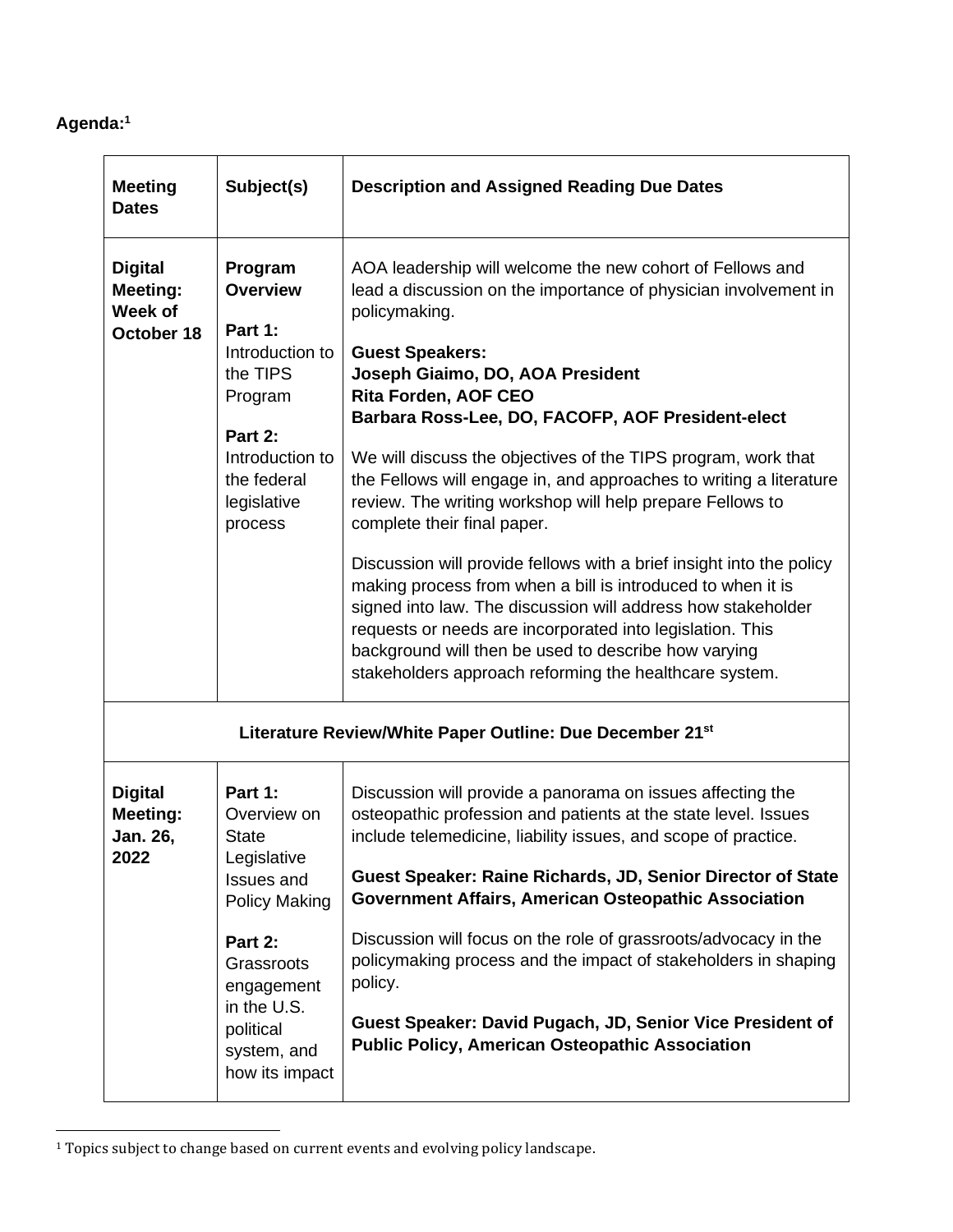| Draft of Literature Review or White Paper Due Two Weeks Before March Meeting |                                                                                                                                |                                                                                                                                                                                                                                                                                                                                                                                                                                                                                                                       |  |  |  |
|------------------------------------------------------------------------------|--------------------------------------------------------------------------------------------------------------------------------|-----------------------------------------------------------------------------------------------------------------------------------------------------------------------------------------------------------------------------------------------------------------------------------------------------------------------------------------------------------------------------------------------------------------------------------------------------------------------------------------------------------------------|--|--|--|
| <b>Digital</b><br>Meeting:<br>Mar. 30,<br>2022                               | Part 1:<br>Primer: The<br>Regulatory<br>Process<br>Part 2:<br>Regulatory:<br>Case Study                                        | The first portion of this meeting will describe the rulemaking<br>process and its importance in implementing laws.<br>Guest Speaker: Bridget Dooling, JD, Research Professor,<br><b>George Washington University Regulatory Studies Center</b><br>Case Study: IRS Notice 2019-45 – establishing a safe harbor<br>that allow pre-deductible coverage of treatments.<br>Guest Speaker: Katie Spangler, Principal Spangler<br><b>Strategies</b>                                                                          |  |  |  |
| In-person<br><b>Meeting in</b><br>DC: Apr.<br>26-27, 2022                    | Part 1:<br>Physician<br><b>Mental Health</b><br>Policy: Case<br>Study<br>Part 2:<br>Social<br><b>Determinants</b><br>of Health | Case Study: Dr. Lorna Breen Health Care Provider Protection<br>Act: background on the need for the policy, drafting of<br>legislation, overcoming opposition, path to becoming law.<br>Guest Speaker: Ryan McBride, MPH, Director of<br><b>Congressional Affairs, American College of Emergency</b><br><b>Physicians</b><br>A discussion on issues that impact social determinants of health<br>and potential solutions.<br>Guest Speaker: Tomas Bednar, JD, Senior Vice President<br>and Counsel, Healthsperien, LLC |  |  |  |
| Literature Review/White Paper Draft Due 2 Weeks Before July Meeting          |                                                                                                                                |                                                                                                                                                                                                                                                                                                                                                                                                                                                                                                                       |  |  |  |
| In-person<br>Meeting,<br><b>HOD: July</b><br>14-16, 2022                     | Part 1:<br>Mental<br>Health:<br>Resiliency                                                                                     | Discussion on how policy can address physician burnout and<br>promote physician wellness.<br><b>Guest Speaker: TBA</b>                                                                                                                                                                                                                                                                                                                                                                                                |  |  |  |